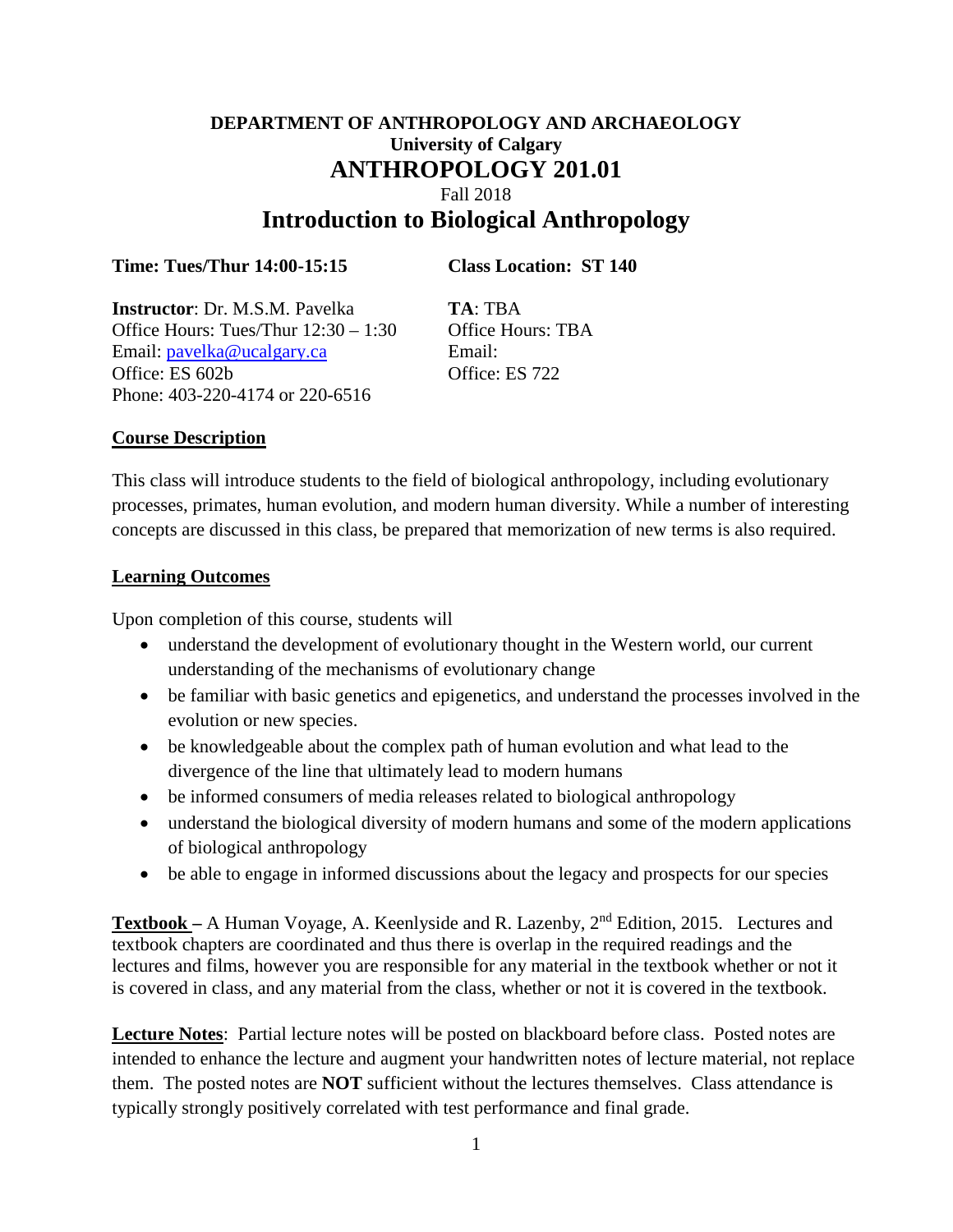# **Course Requirements**

**Test One - 25%** Tuesday October 9. This in class test will be multiple choice format and cover all preceding class material (lectures, videos, discussion) as well as **chapters 1 – 4** of the textbook. You will have 60 minutes to complete 75 multiple choice questions. All students must remain seated until exams are collected 60 minutes after the exam has begun.

**Test Two - 35%** Tuesday November 20**.** This in class test will be multiple choice format and cover all class material (lectures, videos, discussion) since Test One as well as **chapters 7 - 12** of the textbook. You will have 60 minutes to complete 75 multiple choice questions. All students must remain seated until exams are collected 60 minutes after the exam has begun.

**Final Exam - 40% Date** TBA**.** This is a Registrar Scheduled final exam (date released in early October) which covers all class material and **chapters 1 – 4 and 7 - 16** of the textbook. Registrar scheduled Final Exams are 2 hours in length however you are free to leave the room after 30 minutes, thus you will have up to 2 hours to complete 100 multiple choice questions.

**Missed tests automatically receive a score of zero**. In the event of an emergency or illness, please try to notify the Anthropology office (220-6516) or the instructor before the exam in order to be eligible to take an alternate test.

**Academic Accommodations** - It is the student's responsibility to request academic accommodations. If you are a student with a documented disability who may require academic accommodation and have not registered with the Student Accessibility Services (SAS) please call 220-8237, stop by MSC 452 or email [access@ucalgary.ca.](mailto:access@ucalgary.ca) Students who have not registered with SAS are not eligible for formal academic accommodation.

Multiple choice tests are not returned to students; however a copy of the key will be made available at designated times and places (TBA) for review with the TA. Class material includes anything that happens in class: presented lectures, guest lectures, discussion, Q & A, and movies. Required readings (sections of the textbook) are specified above.

### **Class Regulations and Expectations**

- **Use of laptops, smart phones, IPads, cell phones etc. are not permitted in this class** This regulation is further discussed in class. Flat surface devices with stylo pen are ok.
- Try to arrive on time to prevent disruption to the class. If you are late please take a seat at the back of the room to minimize disruption. Likewise stay seated until class in concluded. We will not run overtime.
- Do not converse with classmates during lectures. In other words, **no talking in class .** Interactions between students during class is unfair to other students who may miss lecture material that will subsequently appear on exams. If you are discussing lecture material please raise your hand to share the comment or question as that will benefit the whole class. Relevant interruptions are welcome. You may also email questions which will be answered at the next class. Likewise, all email enquiries about tests will be answered in class.
- Turn off cell & smart phones during class.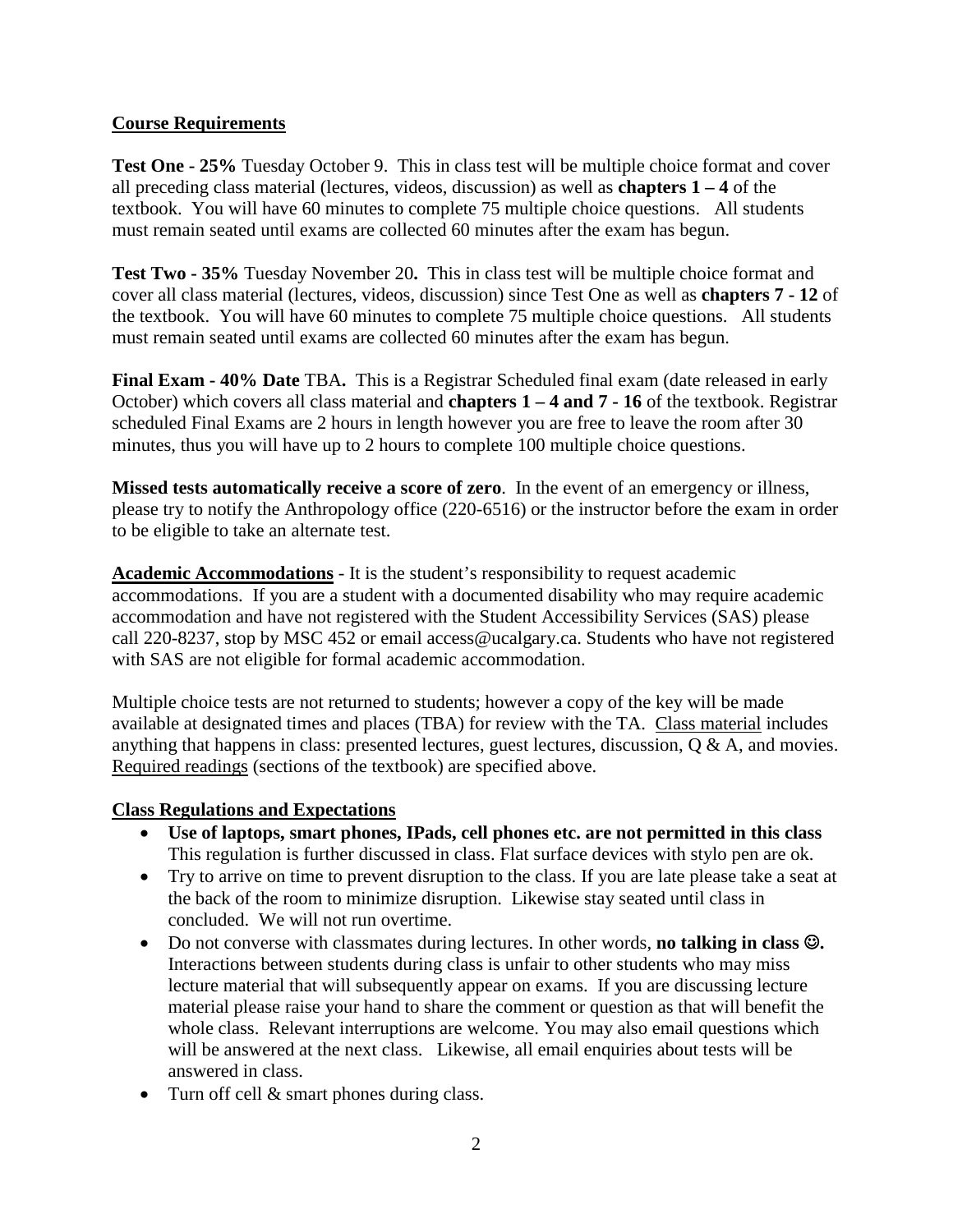**Communication Guidelines –** we offer you this advice to help you have more successful communication in this course and in your professional life in general:

- You are welcome to communicate with the Professor and TA by email or in person before and after class, during office hours, or by appointment.
- Use a professional email address (such as your ucalgary address or a [yourname@gmail.com\)](mailto:yourname@gmail.com) for professional correspondence (such as messages to your Professor or TA).
- Use a clear subject line such as "Anth 201 Question" or "Anth 201 Student".
- Use an appropriate greeting to start your email, such as "Dear Dr. Pavelka", and sign off with your full name and ucid number. Err on the side of formality in professional correspondence.
- Do not skip a greeting altogether, or open with, for example, Hey there, What up? or Yo! If you don't know the name of the Professor or TA start with "Dear Professor or Dear TA", although taking a peak at the course outline might be slightly better than advertising that you don't know the name of the person you are about to ask for something.
- Check the course outline and materials posted on D2L before asking for information that may have already been provided. Again, just to avoid advertising that you don't come to class or consult the materials that have been provided to you.
- Use complete sentences and proof-read and spell check your messages.
- We will respond as soon as possible but to be safe please allow 48 hours for a response, excluding weekends and holidays.

# **Grade Breakdown**

|              | $A+$ 100 - 94.9%        | R. | 79.8 - 74.9%           |              | $C - 62.8 - 58.9\%$ |
|--------------|-------------------------|----|------------------------|--------------|---------------------|
| $\mathsf{A}$ | 948-899%                |    | $B - 74.8 - 70.9\%$    |              | $D+ 58.8 - 54.9\%$  |
|              | $A - 89.8 - 84.9\%$     |    | $C_{\pm}$ 70.8 – 66.9% | $\mathbf{D}$ | $54.8 - 49.9\%$     |
|              | $B_{+}$ $84.8 - 79.9\%$ |    | C $66.8-62.9\%$        | $F -$        | 49.8% and below     |

**Class Examination Instructions** – Exam room security is taken very seriously. To ensure exam security please see and follow the **Class Examination Instructions** for this class on D2L.

**No special arrangements will be made following a poor test performance***.* For example, we cannot change the weighting of the tests, allow retakes, or accept alternate assignments in lieu of the test. Prepare in advance to ensure a good test performance – this is your opportunity to perform well, not later. After the test no changes will be made.